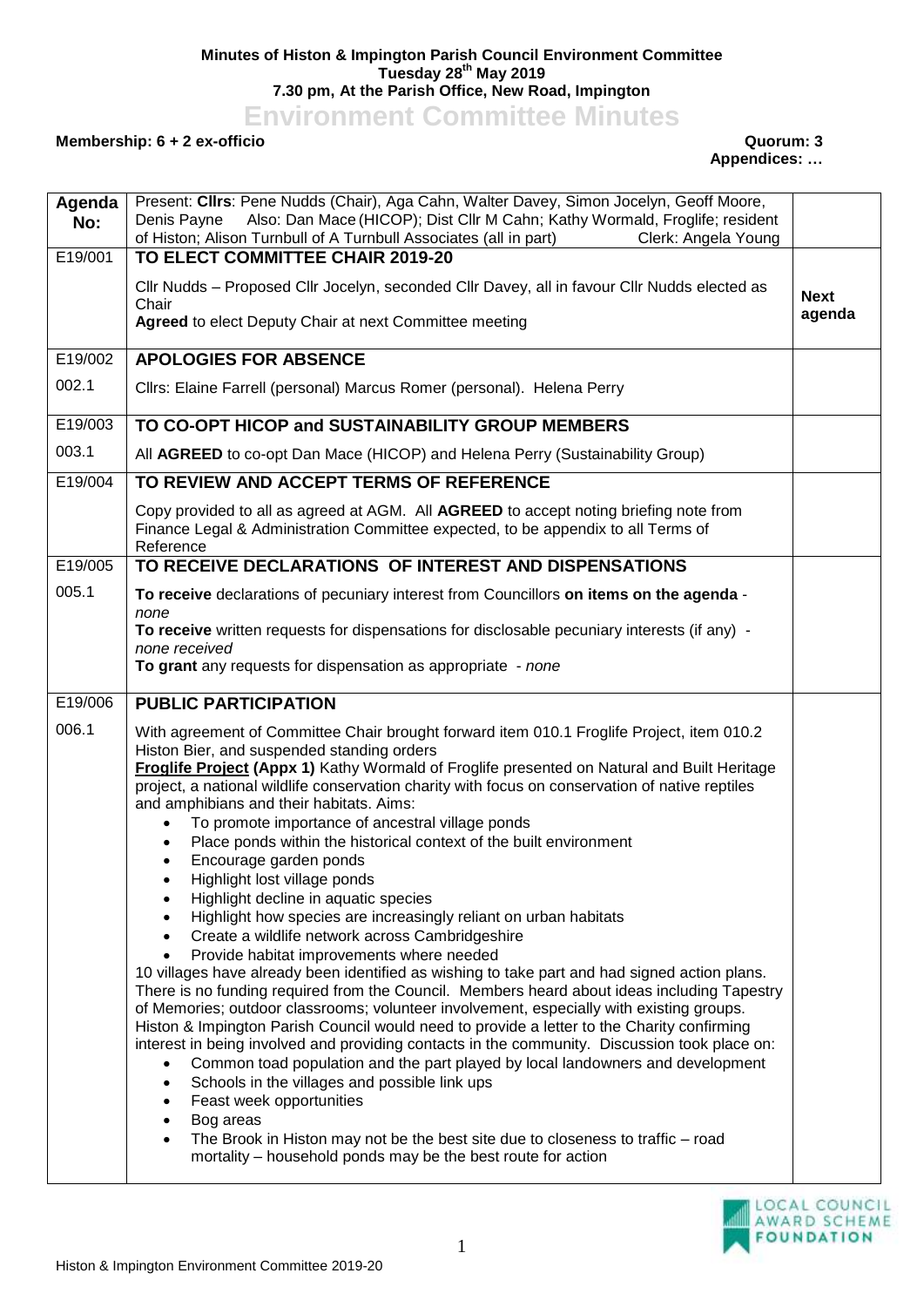| 006.2          | Members thanked Kathy for her presentation. The Council would need to contact her by mid-<br>June with confirmation of any interest. Kathy left meeting.<br>Histon Bier A resident of Histon attended to explain her role in promoting open talk about<br>death and dying, as a Soul Midwife / End of Life Doula. She had facilitated the loan of the<br>Histon Bier previously stored in Haddenham to the Cambridge Crematorium for a recent<br>event. The bier would now need to be returned to Histon and Impington. She could arrange<br>for some light restoration prior to its return, and Committee would pay the expense of this. A<br>temporary storage would be sought in the meantime. Resident left meeting.                                                                                                                                                                                                                                                                                                                                                                                                                                                                                                                                         |                                       |
|----------------|------------------------------------------------------------------------------------------------------------------------------------------------------------------------------------------------------------------------------------------------------------------------------------------------------------------------------------------------------------------------------------------------------------------------------------------------------------------------------------------------------------------------------------------------------------------------------------------------------------------------------------------------------------------------------------------------------------------------------------------------------------------------------------------------------------------------------------------------------------------------------------------------------------------------------------------------------------------------------------------------------------------------------------------------------------------------------------------------------------------------------------------------------------------------------------------------------------------------------------------------------------------|---------------------------------------|
|                | Standing orders re-instated                                                                                                                                                                                                                                                                                                                                                                                                                                                                                                                                                                                                                                                                                                                                                                                                                                                                                                                                                                                                                                                                                                                                                                                                                                      |                                       |
| E19/007        | TO APPROVE MINUTES OF THE MEETING HELD 26 March 2019                                                                                                                                                                                                                                                                                                                                                                                                                                                                                                                                                                                                                                                                                                                                                                                                                                                                                                                                                                                                                                                                                                                                                                                                             |                                       |
| 007.1          | All AGREED to sign as a true record of the meeting                                                                                                                                                                                                                                                                                                                                                                                                                                                                                                                                                                                                                                                                                                                                                                                                                                                                                                                                                                                                                                                                                                                                                                                                               |                                       |
| E19/008        | <b>MATTERS ARISING</b>                                                                                                                                                                                                                                                                                                                                                                                                                                                                                                                                                                                                                                                                                                                                                                                                                                                                                                                                                                                                                                                                                                                                                                                                                                           |                                       |
| 008.1          | Action List provided to all (Appx 2) Discussion followed on:<br>18/009.1 Asset Management Cllr Moore meeting with RFO to produce draft plan.<br>"What3Words" app discussed                                                                                                                                                                                                                                                                                                                                                                                                                                                                                                                                                                                                                                                                                                                                                                                                                                                                                                                                                                                                                                                                                       | <b>GM/RFO</b>                         |
| 008.2<br>008.3 | 18/059.1 A14 Landscaping Dan Mace reported on discussions with landowners regarding<br>possible tree planting on land to provide a more green gateway. Initial ideas shared. Dan<br>Mace had indicative costs and details of interested parties and potential funders, including the<br>Woodland Trust. Dan will write to the Council for a June agenda item on financial support for<br>the scheme. Noted that if the community did decide to invest, safeguards over future of trees<br>would be required, together with details of maintenance plans                                                                                                                                                                                                                                                                                                                                                                                                                                                                                                                                                                                                                                                                                                          | <b>Full</b><br><b>Council</b><br>June |
|                | At this stage on the agenda, with agreement of Committee, Chair suspended standing orders<br>and brought forward item 010.3 To agree to recommend Public Art Phase 2 contract<br>(£5,000) to FLA Committee Alison Turnbull had provided a draft contract. It had now been<br>confirmed that the Arts Council would not be grant funding the project and £10,000 would<br>need to be sourced elsewhere. Alison advised possible funders now approached. The<br>contract would cover 2 stages:<br>Making the mini moulds; Feast jelly competition<br>Remainder subject to successful match funding                                                                                                                                                                                                                                                                                                                                                                                                                                                                                                                                                                                                                                                                 |                                       |
|                | Members confirmed agreement to recommend from a public art perspective and requested<br>some changes to cover the £10,000 match funding caveat and specification on recipe cards<br>required, which Alison agreed to incorporate and return to the clerk. FLA Committee to<br>consider 3 June in terms of legal issue. Standing orders re-instated and Alison left meeting.                                                                                                                                                                                                                                                                                                                                                                                                                                                                                                                                                                                                                                                                                                                                                                                                                                                                                      | <b>FLA</b><br>Comm'tee<br>3 June      |
| E19/009        | <b>TO RECEIVE</b>                                                                                                                                                                                                                                                                                                                                                                                                                                                                                                                                                                                                                                                                                                                                                                                                                                                                                                                                                                                                                                                                                                                                                                                                                                                |                                       |
| 009.1<br>009.2 | <b>Clerks Report</b> provided to all and accepted (Appx 3) including other agenda items. Further<br>discussion on:<br>SCDC Mr Foster had contacted local businesses regarding litter picking in front of their<br>premises<br>Cambs County Council Further information expected regarding street lighting attachment<br>policy and plans to withdraw services for managing street lighting energy for District and<br>Parish Council street lights<br>Manorial Waste (School Hill gardens) No approach yet received by FLA Committee from<br><b>Camel Projects</b><br>Wellbeing Week Open Space Trail had been well received. Newsletter article planned<br>Burial Ground Confirmation the non-compliant plot would be returned to grass by end of June.<br>Letter sent regarding bench installed without permission<br>Play Area The Green Acting Clerk due to meet with County Council regarding proposals for<br>new footpath 18 June. Any work going ahead planned for w/c 9 July<br>Station Road Petrol Station copy correspondence received. Cllr Farrell overseeing<br>correspondence<br>Farm Track off Guided Bus reports of winter ruts due to farm vehicles<br>Trees & Allotments No written Tree Warden report. Notes from Clerk accepted. Cllr Nudds | <b>Clerk</b>                          |
|                | reported on:<br>Tree applications received None<br>SCDC Tree events Invitations received for events in June and July<br>The Coppice overhang Clerk has chased County Council re statutory responsibility. Warden<br>has also reminded County Council of the replacement trees outstanding in the parishes<br>Kings Meadow Walnut Trees resident of Kings Meadow had contacted Tree Warden with                                                                                                                                                                                                                                                                                                                                                                                                                                                                                                                                                                                                                                                                                                                                                                                                                                                                   |                                       |